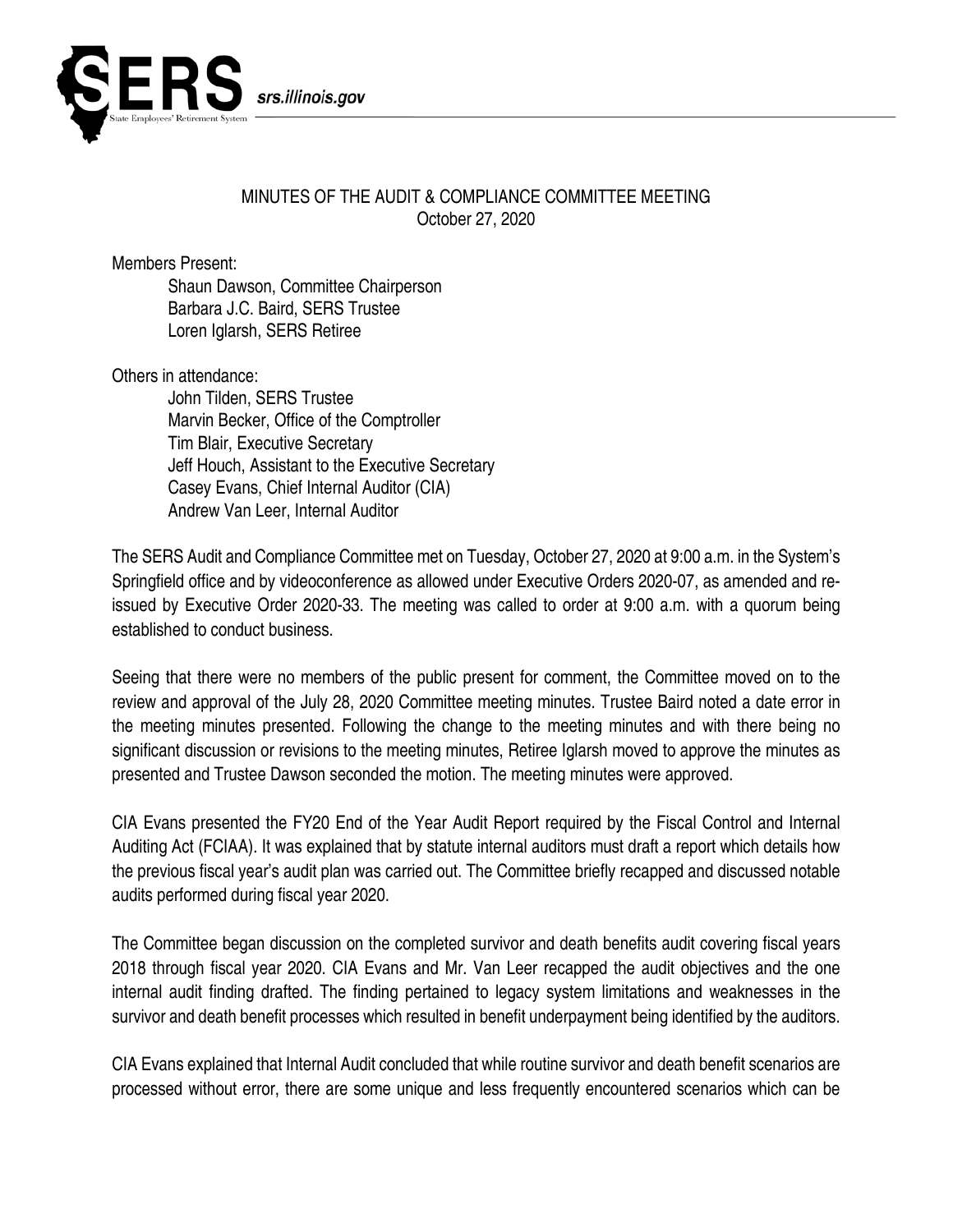

problematic and result in errors, including underpayments. It was explained that the auditors approached this project by first considering what potential scenarios can be problematic and then designing data queries to determine if these potential errors exists. Among the errors found, the auditors located 9 survivors who were also named reversionary annuitants. When reviewing the system data, the auditors found that while these survivors were receiving a monthly survivor annuity, they were not receiving a monthly reversionary annuity payment. CIA Evans stated that to date 4 of the 9 annuitants have been setup to receive the monthly reversionary annuity and the total lump sum payment made was \$345,038.

CIA Evans explained that he and Mr. Van Leer specifically searched for suspended disabled adult and minor surviving children benefits during this audit. As a result of a query, the auditors identified 5 disabled adult or minor children which staff should follow-up with guardians or powers of attorney for potential reinstatement. It was noted that these benefits were suspended due to failure to return continued eligibility documents. Trustee Baird noted that another potential group to consider for suspension testing would be surviving children that are full-time students. It was explained that an analysis of this group would be difficult because there is often a legitimate reason for the suspension, including instances when the surviving child is no longer a full-time college student.

Mr. Van Leer noted that a very small group of survivors were underpaid by a marginal amount due to an error in the Tier 2 AAI automatic annual increase percentage. Generally, this amount to errors of less than \$1 per month to each member. Internal Audit identified the impacted population and provided information to the Pension Section for necessary updates and payments. Mr. Van Leer then explained that that two occupational death benefits did not have the Illinois Worker's Compensation benefit offset removed resulting in a total calculated underpayment of \$108,509. He continued by clarifying the process by which SERS offsets occupational death benefits and when the offset is removed. CIA Evans then concluded the discussion regarding the survivor and death audit by summarizing the two prior year audit findings that were not repeated and noted the controls put into place by staff to remedy these prior issues.

Mr. Van Leer and the Committee began discussion of the recently completed contribution refunds audit covering fiscal years 2018 through 2020. He explained the objectives of the audit, summarized the testing performed and stated that no audit findings were drafted. Through testing, CIA Evans noted that small error refunds may be due to former members due to the receipt of member contributions following the payment of frozen wage or back step increase payments. Through analysis, the auditors also noted that a significant decrease in SERS contribution refunds paid from fiscal year 2019 to fiscal year 2020. This decrease is primarily attributed to the COVID-19 pandemic.

The Committee began discussing upcoming or in progress audits. CIA Evans explained that October is designated as cybersecurity month and that all retirement system staff in completing annual security awareness training as part of their statutory responsibility. Internal Audit is planning audit work focusing on